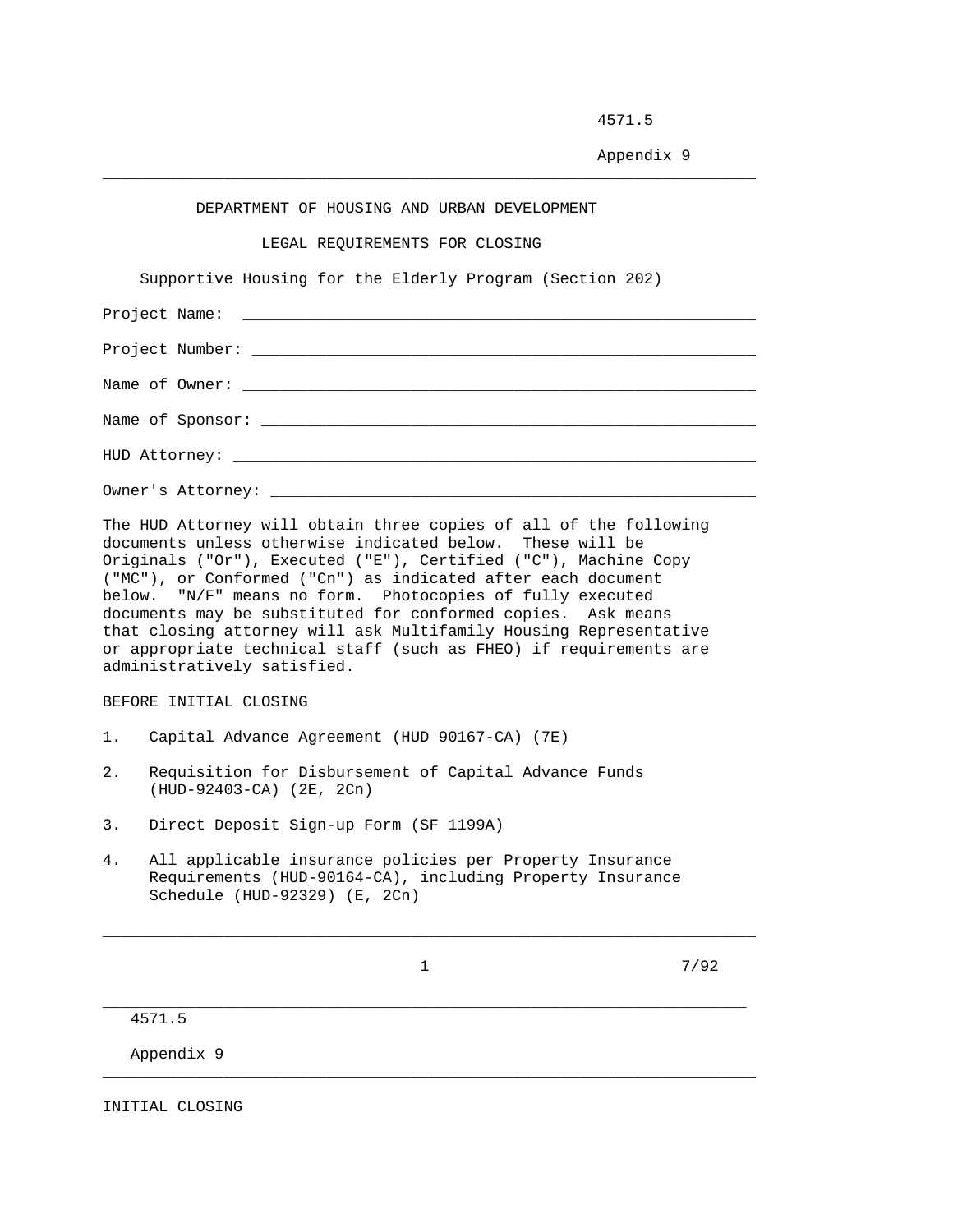DATE OF FIRM COMMITMENT: \_\_\_\_\_\_\_\_\_\_\_\_\_\_\_\_\_\_\_\_\_\_\_\_\_\_\_\_\_\_\_\_\_\_\_\_\_\_\_\_\_\_\_\_\_

COMMITMENT EXPIRES: \_\_\_\_\_\_\_\_\_\_\_\_\_\_\_\_\_\_\_\_\_\_\_\_\_\_\_\_\_\_\_\_\_\_\_\_\_\_\_\_\_\_\_\_\_\_\_\_\_\_

- 1. Firm Commitment for Capital Advance Financing (HUD-92432-CA) including reissued, revised or amended commitment (E, 2Cn)
- 2. Certificate of Incorporation (HUD-91732A-CA) (C, 2Cn)
- 3. By-laws (3C)
- 4. Incumbency Certificate (N/F Or, 2MC)
- 5. Certificate of Good Standing (N/F Or, 2MC)
- 6. Regulatory Agreement (HUD-92466-CA), (E, 2Cn)
- 7. Corporate Resolution (authorizing mortgage transaction) (C,  $2Cn$ )
- 8. Lease (if mortgage is on leasehold) (C, 2Cn)
- 9. Land-Disposition Contract and Deed (required only for projects in urban renewal areas) (E, 2C)
- 10. Title Policy (Or, 2Cn) and Ask if Exceptions
- 11. Evidence of Zoning Compliance (3Cn)
- 12. Building Permits (3Cn)
- 13. Surveyor's Report (HUD-92457) (Or, 2Cn)
- 14. Survey (3C)
- 15. Mortgage (Deed of Trust) (HUD-90165-CA) (Or, 3Cn)
- 16. Mortgage Note (HUD-93432-CA) (Or, 3Cn)
- 17. a. Construction Contract, Lump Sum (HUD 92442-CA) (E, 2Cn) and Contractor's Requisition (HUD 92448) (E, 2Cn)
	- OR

7/92 2

\_\_\_\_\_\_\_\_\_\_\_\_\_\_\_\_\_\_\_\_\_\_\_\_\_\_\_\_\_\_\_\_\_\_\_\_\_\_\_\_\_\_\_\_\_\_\_\_\_\_\_\_\_\_\_\_\_\_\_\_\_\_\_\_\_\_\_\_\_

\_\_\_\_\_\_\_\_\_\_\_\_\_\_\_\_\_\_\_\_\_\_\_\_\_\_\_\_\_\_\_\_\_\_\_\_\_\_\_\_\_\_\_\_\_\_\_\_\_\_\_\_\_\_\_\_\_\_\_\_\_\_\_\_\_\_\_\_\_\_

\_\_\_\_\_\_\_\_\_\_\_\_\_\_\_\_\_\_\_\_\_\_\_\_\_\_\_\_\_\_\_\_\_\_\_\_\_\_\_\_\_\_\_\_\_\_\_\_\_\_\_\_\_\_\_\_\_\_\_\_\_\_\_\_\_\_\_\_\_\_

4571.5

Appendix 9

 b. Construction Contract, Cost Plus (HUD 92442A-CA) (E. 2Cn) and Contractor's Requisition (HUD 92448) (E, 2Cn)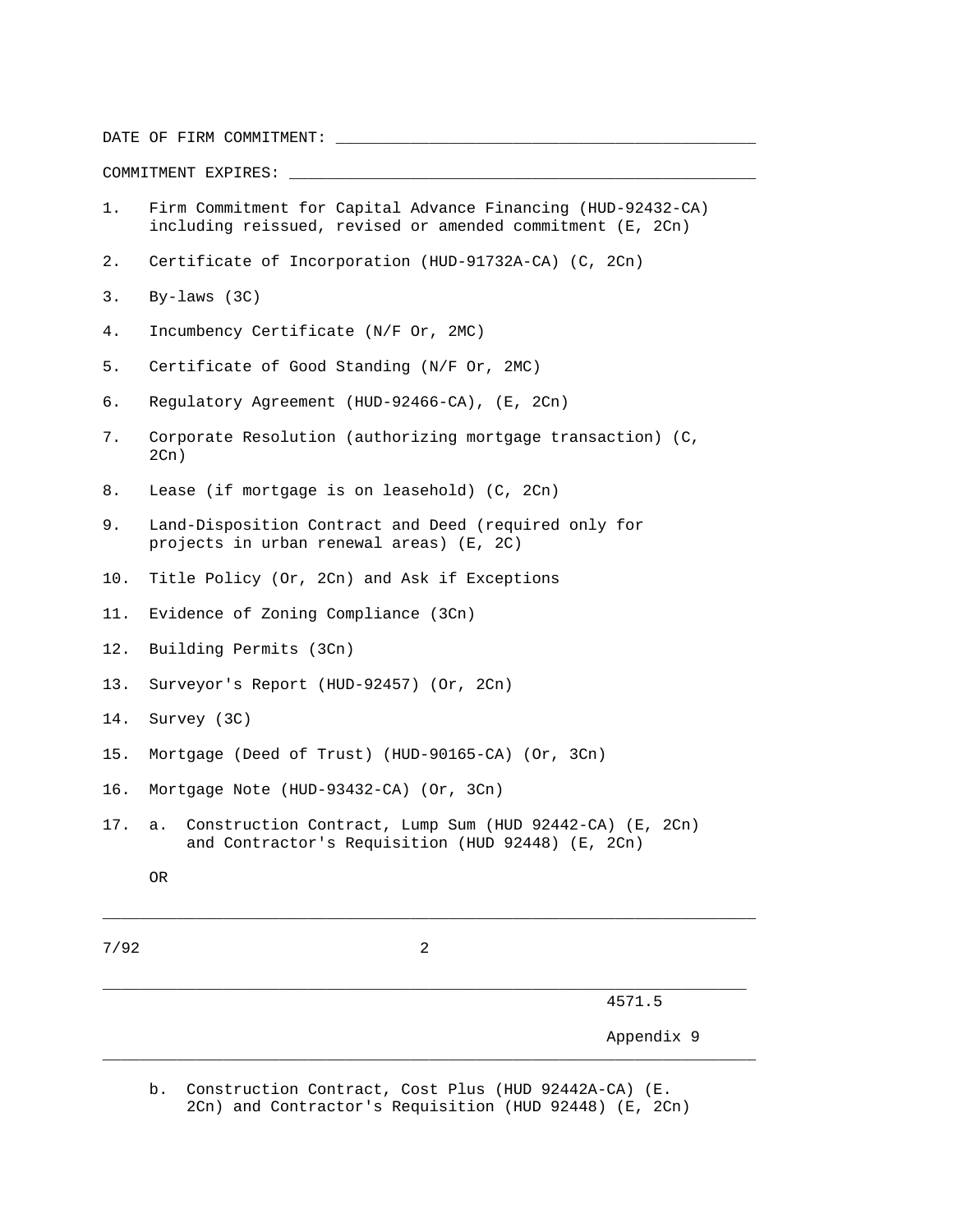AND (If Applicable)

- c. Construction Contract, Incentive Payment (HUD 92443-CA) (E, 2Cn)
- 18. Contractor's and/or Mortgagor's Cost Breakdown (HUD 2328) (Or, 2Cn)
- 19. Assurance of Completion:
	- a. Performance Bond (Dual Obligee) (FHA 2452) (E, 2Cn); Payment Bond (FHA 2452A) (E, 2Cn) and Surety Company's Telegram or Facsimile (or, 2Cn)

OR

 b. Performance/Payment Bond (Dual Obligee) (HUD-92452-CA) (E, 2Cn)

OR

- C. Completion Assurance Agreement (HUD 92450-CA) (E, 2Cn)
- 20. Owner-Architect Agreement (AIA Document B181) (see attached to capital Advance Agreement; HUD-90167-CA) and HUD Amendment (HUD-90169-CA) (E, 2Cn)
- 21. Assurance of completion of Off-site Facilities (E, 2Cn)
	- a. Off-site Bond (HUD 90177-CA) OR
	- b. Escrow Agreement for Off-site Facilities (HUD 90170-CA)
- 22. Assurance of Utility Services (water, electricity, sewer, gas, heat) (E, 2Cn)
- 23. Owner's I.R.S. Tax-Exemption Ruling
- 24. Owner's Certificate (HUD 92433-CA) (Or, 2Cn)
- 25. Owner's Attorney's Closing Opinion (HUD 90166-CA) (Or, 2Cn)
- 26. Evidence of Owner's Deposit (minimum capital investment) and ability to provide moveable furnishings and equipment not covered by capital advances (Or, 2Cn)

\_\_\_\_\_\_\_\_\_\_\_\_\_\_\_\_\_\_\_\_\_\_\_\_\_\_\_\_\_\_\_\_\_\_\_\_\_\_\_\_\_\_\_\_\_\_\_\_\_\_\_\_\_\_\_\_\_\_\_\_\_\_\_\_\_\_\_\_\_\_

\_\_\_\_\_\_\_\_\_\_\_\_\_\_\_\_\_\_\_\_\_\_\_\_\_\_\_\_\_\_\_\_\_\_\_\_\_\_\_\_\_\_\_\_\_\_\_\_\_\_\_\_\_\_\_\_\_\_\_\_\_\_\_\_\_\_\_\_\_

\_\_\_\_\_\_\_\_\_\_\_\_\_\_\_\_\_\_\_\_\_\_\_\_\_\_\_\_\_\_\_\_\_\_\_\_\_\_\_\_\_\_\_\_\_\_\_\_\_\_\_\_\_\_\_\_\_\_\_\_\_\_\_\_\_\_\_\_\_\_

3 7/92

4571.5

Appendix 9